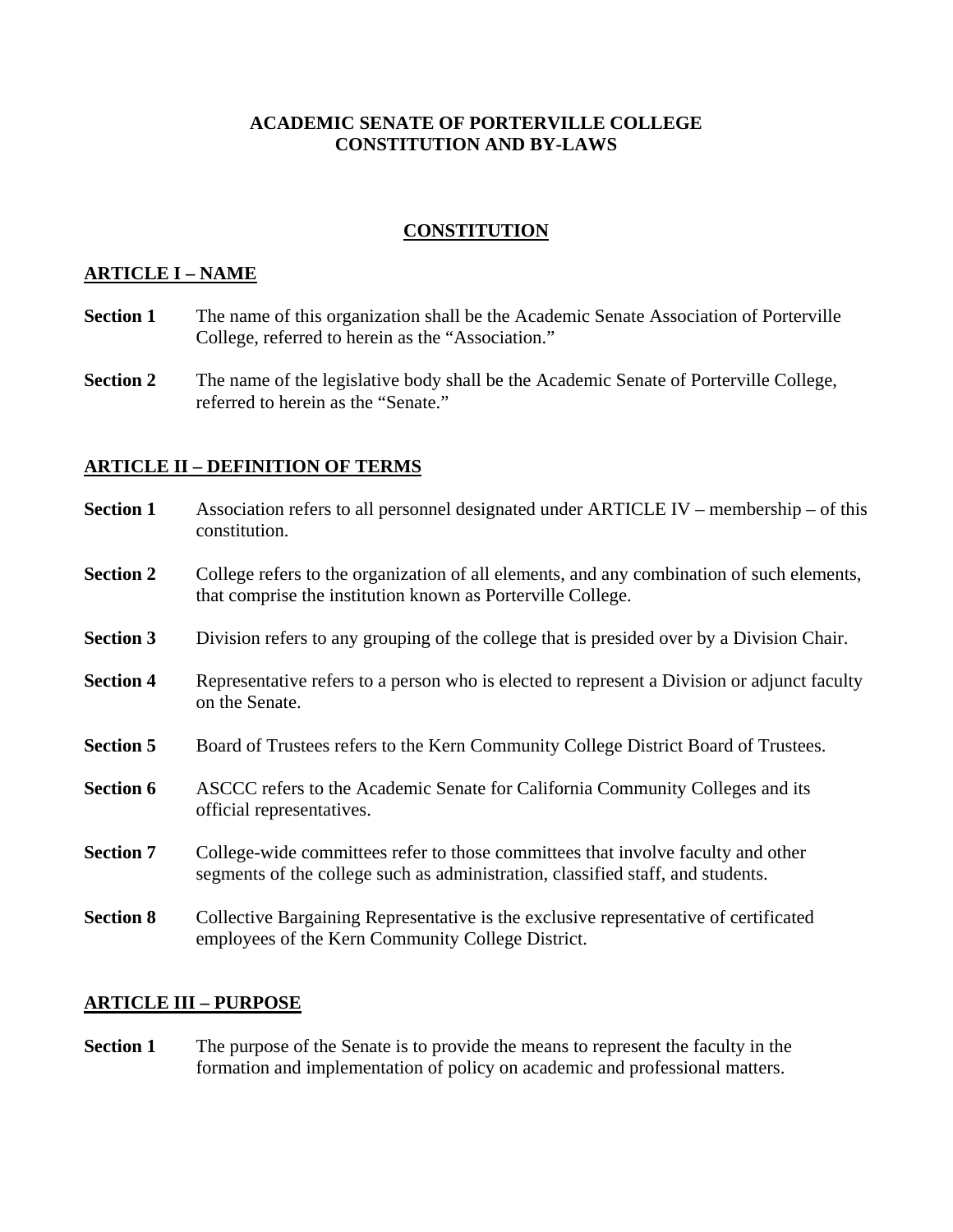**Section 2** In implementing policies, the Senate will represent the faculty to the College President and to the Board of Trustees with respect to academic and professional matters and exercise powers granted by the California Education Code and the Board of Governors or as may be provided by other statues.

Title 5, Article 2, Section 53200: Academic Senate

Academic Senate means an organization whose primary function is to make recommendations with respect to academic and professional matters.

"Academic and Professional Matters" means the following policy development and implementation matters:

- 1. Curriculum, including establishing prerequisites and placing courses within disciplines.
- 2. Degree and certificate requirements.
- 3. Grading policies.
- 4. Educational program development.
- 5. Standards or policies regarding student preparation and success.
- 6. District and college governance structures, as related to faculty roles.
- 7. Faculty roles and involvement in accreditation.
- 8. Policies for faculty professional development.
- 9. Processes for program review.
- 10. Processes for institutional planning and budget development.
- 11. Other academic and professional matters as mutually agreed upon between the governing board and the academic senate.
- **Section 3** The Senate shall maintain active membership in the ASCCC.

#### **ARTICLE IV – MEMBERSHIP**

**Section 1** All certificated personnel not designated as management or confidential employees whose current assignment places them on the "Kern Community College District Basic Faculty Salary Schedule" or members of the Faculty.

### **ARTICLE V – REPRESENTATION**

- **Section 1** Faculty Representation
	- A. Each Division shall be represented on the Senate by one voting representative, in accordance with Article IV of the By-laws.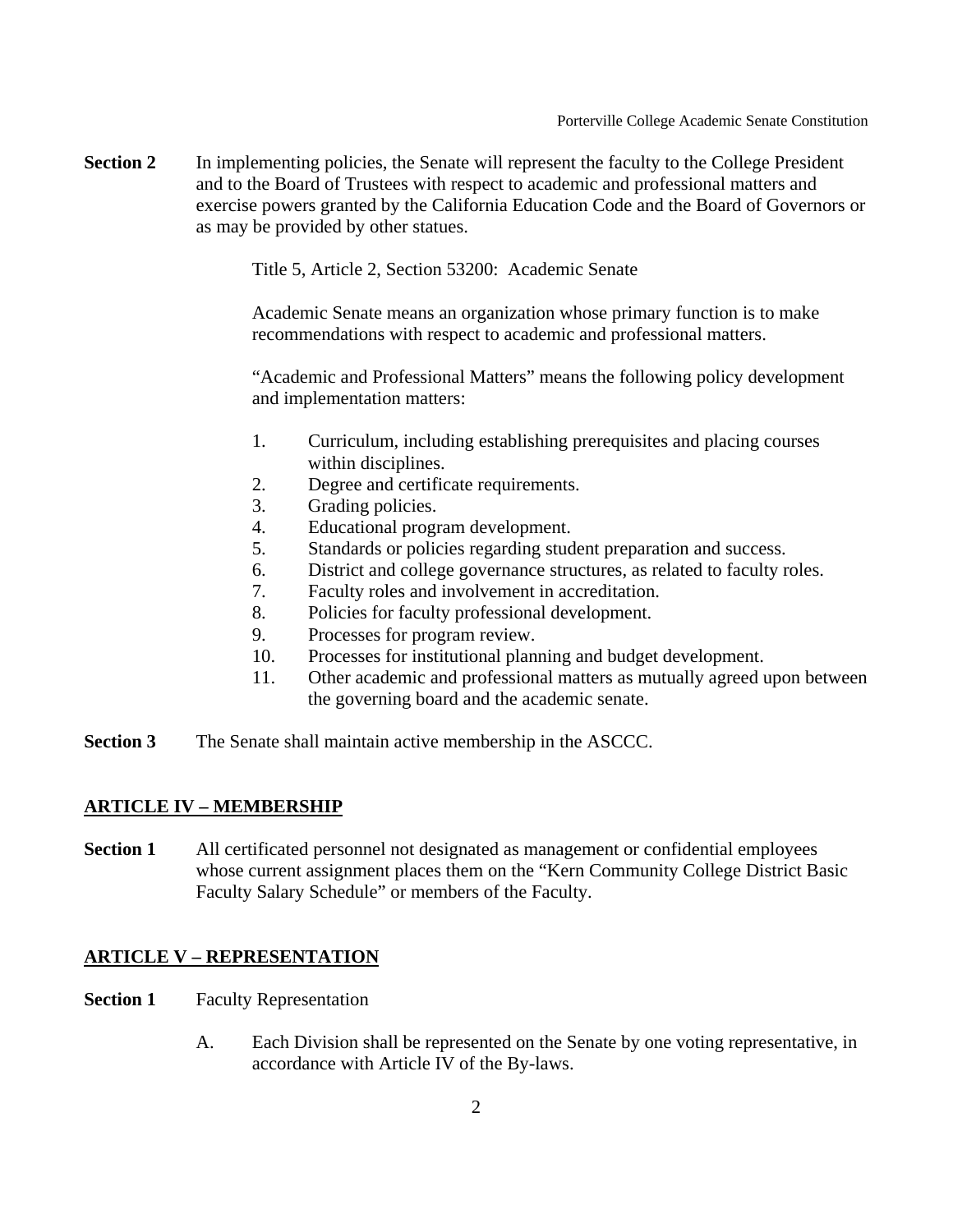- B. A representative of the adjunct faculty shall be a voting member of the Senate, annually appointed by the Senate President.
- C. The college chair or designee of the collective bargaining unit shall be a nonvoting member, but ineligible to serve as Senate President (see by-laws, Article VII, Section 1).
- D. Standing committee chairs shall be non-voting members and shall report to the Senate at the direction of the Senate President.

### **Section 2** Nomination and Election of Representatives

- A. Nomination and election procedures are defined in Article IV of the by-laws.
- B. Vacancies occurring at irregular times shall be filled by a special election in accordance with policies and procedures.

#### **Section 3** Term of Office

- A. Representatives shall serve for a term of two consecutive academic years, beginning at the fall term.
- B. One-half of the division's representatives shall be elected annually. Divisions will be notified by the Immediate Past President when a new representative is to be selected.
- C. If a representative needs to be replaced while on any authorized, extended leave from the college, the division shall select a replacement subject to division policies and procedures.
- D. When any representative is incapable of performing the duties outlined below, a representative shall be selected using division policies and procedures to determine a successor.
- E. A vacancy shall be filled for no longer than the original term of office.

#### **Section 4** Responsibilities of Representatives

A. A representative shall attend all meetings of the Senate.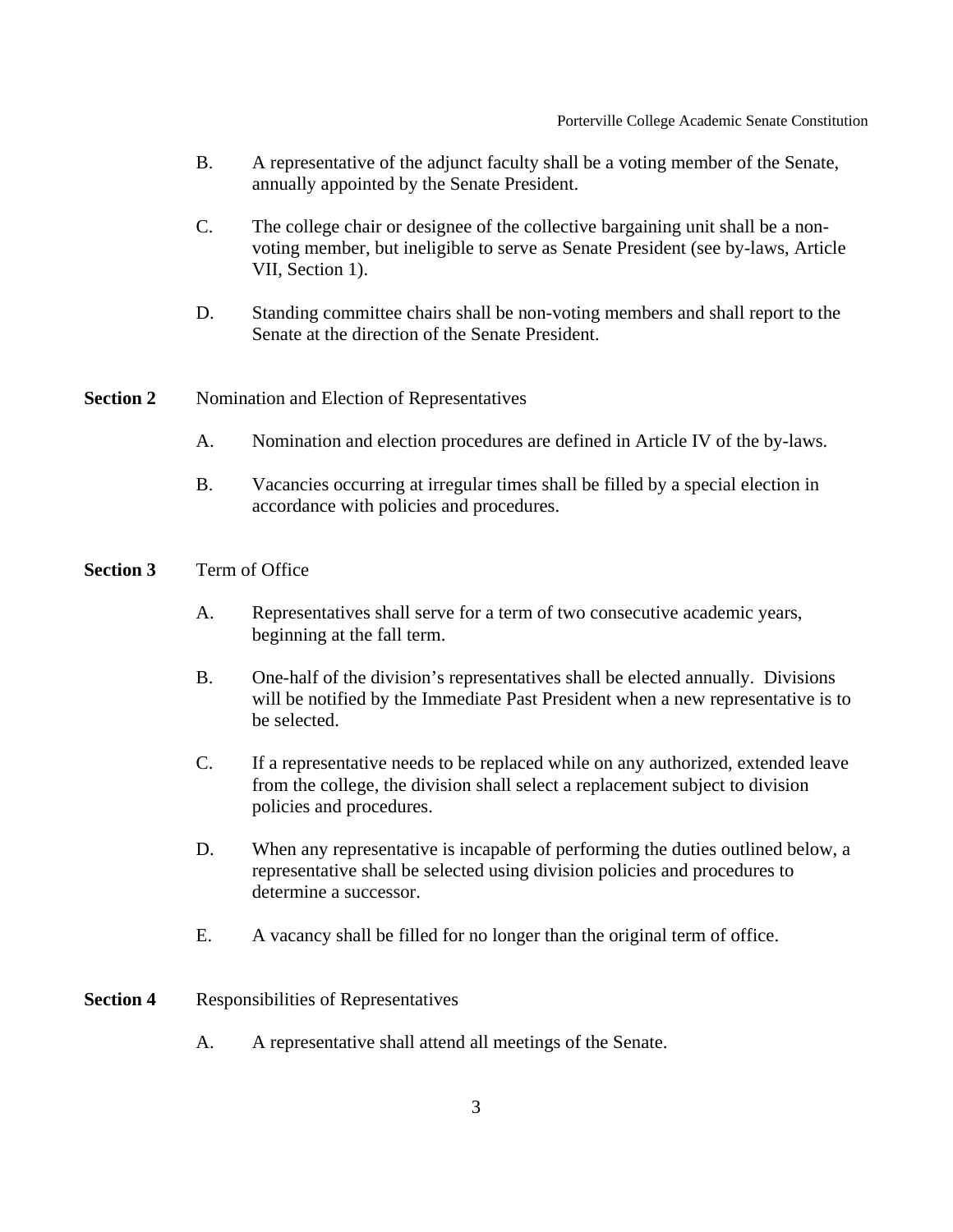- B. If a representative misses three or more meetings of the Senate in any academic year the Senate President may notify the division of its lack of representation and allow the division to act to ensure its representation.
- **Section 5** Installation of Representatives
	- A. At the last Senate meeting of the academic year, the newly elected representatives and officers shall be installed and shall conduct all business of the Senate.

### **ARTICLE VI – EXECUTIVE BOARD**

- **Section 1** The Executive Board is made-up of the officers of the Senate as described in Article VII. No fewer than three Senate officers shall constitute a quorum of the Executive Board. The Senate President may appoint any Senate member to temporarily serve as a member of the Executive Board on an as-needed basis.
- **Section 2** The Executive Board shall meet as needed to recommend decisions on academic and professional matters to the full Senate. In an instance of urgency, the Executive Board may speak on behalf of the full Senate, and any decision made by the Executive Board is subject to a vote by the full Senate at its next regularly scheduled meeting.

#### **ARTICLE VII – OFFICERS**

- **Section 1** Voting officers of the Senate shall be the President, Vice-President, President-elect, Secretary/Treasurer, and Immediate Past President. The President-elect shall be nominated and elected by the faculty at-large. The Vice-President and the Secretary/Treasurer shall be appointed (with Senate approval) by the President from the Senate membership. The Secretary/Treasurer shall be paid a stipend, the amount of which shall be reconfirmed annually with the College President. Officers shall attend all Senate meetings.
- **Section 2** Nomination and Election of Officers
	- A. Nomination and election procedures are defined in Article IV of the by-laws.
- **Section 3** Term of Service for Officers
	- A. The Senate President shall serve a term of one year and may serve for no more than two consecutive terms.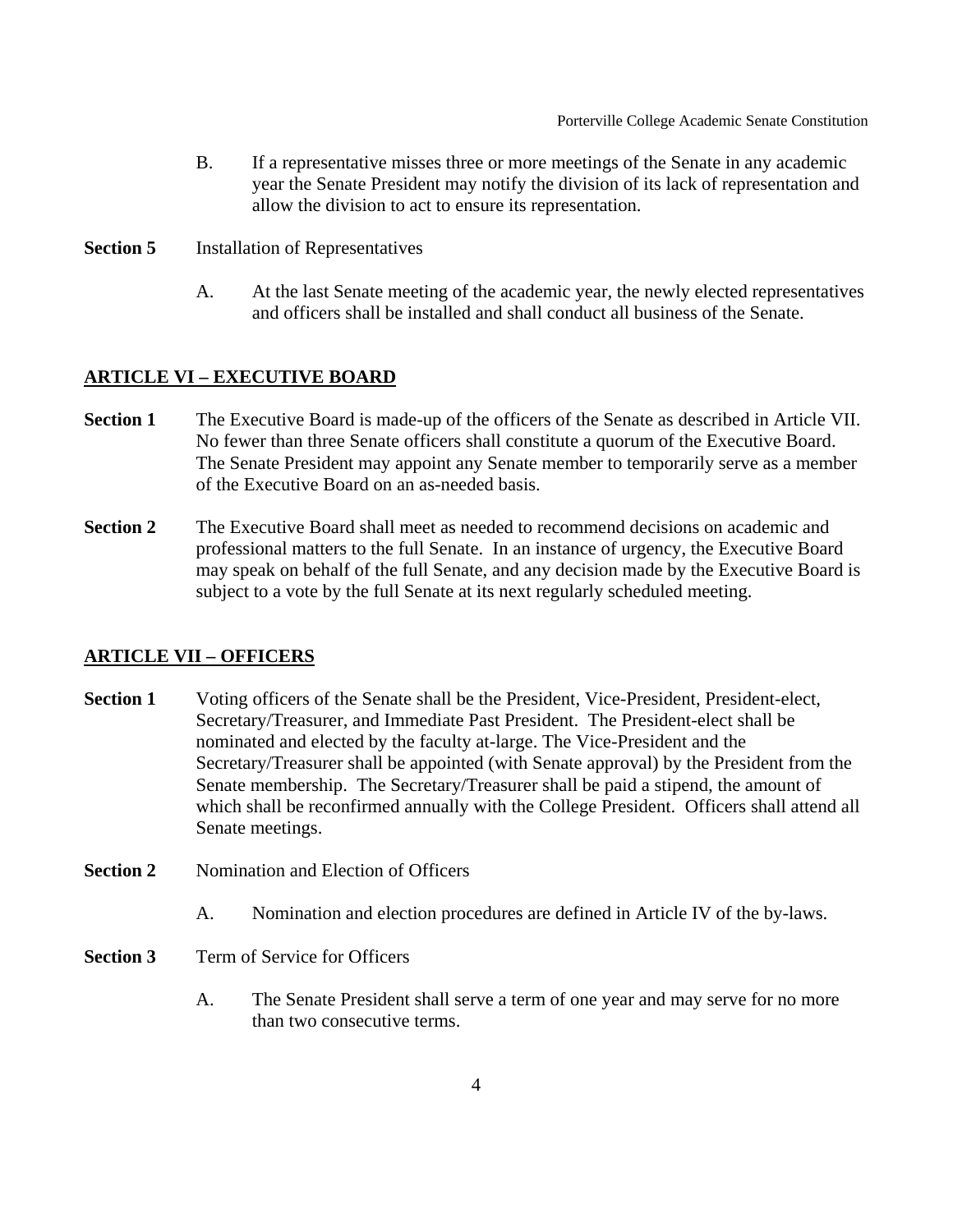- B. At the conclusion of the Senate President's term of service, the President-elect shall become President and the President shall become Immediate Past President.
- C. The Past President shall serve a term of one year and may serve for no more than two consecutive terms.
- **Section 4** Duties of the President
	- A. The President shall preside over meetings of the Senate and shall vote in the case of a tie.
	- B. The President shall publish the agenda for all regular and special Senate meetings.
	- C. The President or designee shall chair the Executive Board.
	- D. The President shall appoint members to serve on campus and Senate committees as needed and shall make these appointments known to the Senate.
	- E. The President may serve as an ex-officio member of all committees that represent the Association with notification to the Senate.
	- F. The President shall be the spokesperson for the Senate in all matters, but not at variance with Senate policy.
	- G. The President or designee shall represent the Senate to the Board of Trustees at all board meetings.
	- H. The President shall act as the agent of the Senate in ongoing business.
	- I. The President and President-elect shall represent the Senate to the Chancellor's Cabinet.
	- J. The President shall manage the Senate office and be available by appointment.
	- K. The President shall receive reassigned time, the commitment to which shall be reconfirmed annually with the College President.
- **Section 5** Duties of the President-elect
	- A. The President-elect shall act as Senate Liaison with Division Chairs and/or Association committees, as directed by the Senate President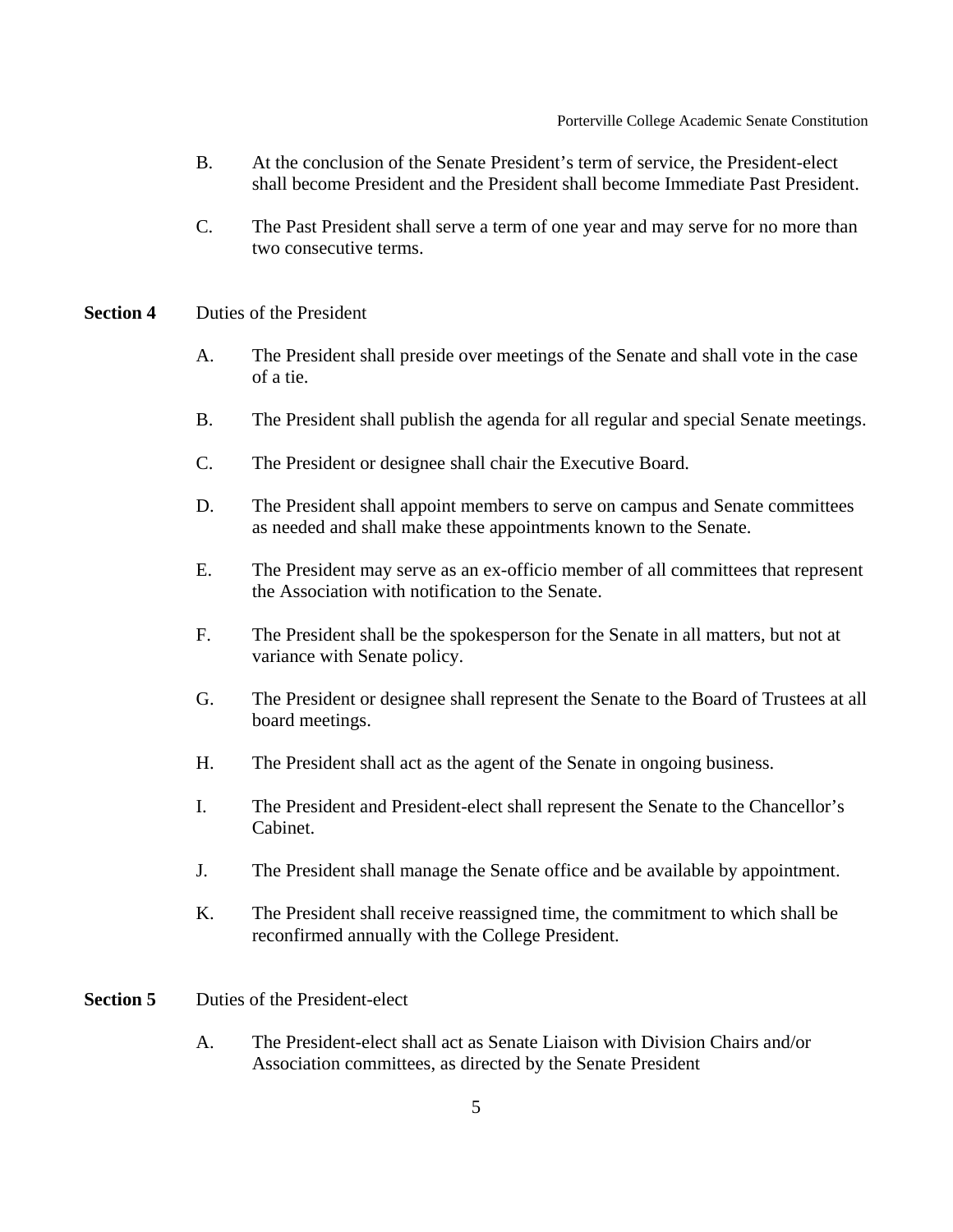- B. The President-elect may serve as an ex-officio member of all committees that represent the Association.
- **Section 6** Duties of the Immediate Past President

.

- A. The Immediate Past President shall act in an advisory capacity to the President and Executive Board.
- B. The Immediate Past President shall serve as an ex-officio member of all committees that represent the Association.
- C. The Immediate Past President shall oversee the election of Division Chairs in accordance with the current contract.
- **Section 7** Duties of the Vice-President
	- A. The Vice-President shall assume the duties of the President when the President is absent.
	- B. The Vice-President shall attend all meetings of the Executive Board.
	- C. The Vice-President shall assist the Senate President in the preparation and distribution of meeting agendas and other documents as needed.
	- D. The Vice-President shall succeed the Senate President and serve until the timely installation of the President-Elect should the Senate President not be able to fulfill his/her current term of office for any reason.
- **Section 8** Duties of the Secretary/Treasurer
	- A. The Secretary/Treasurer shall publish the minutes of the Senate meetings, reports of committees, and other appropriate documents.
	- B. The Secretary/Treasurer shall report communications to the Senate and initiate correspondence as directed by the Senate.
	- C. The Secretary/Treasurer shall maintain a list of Division faculty, including names and numbers within each Division.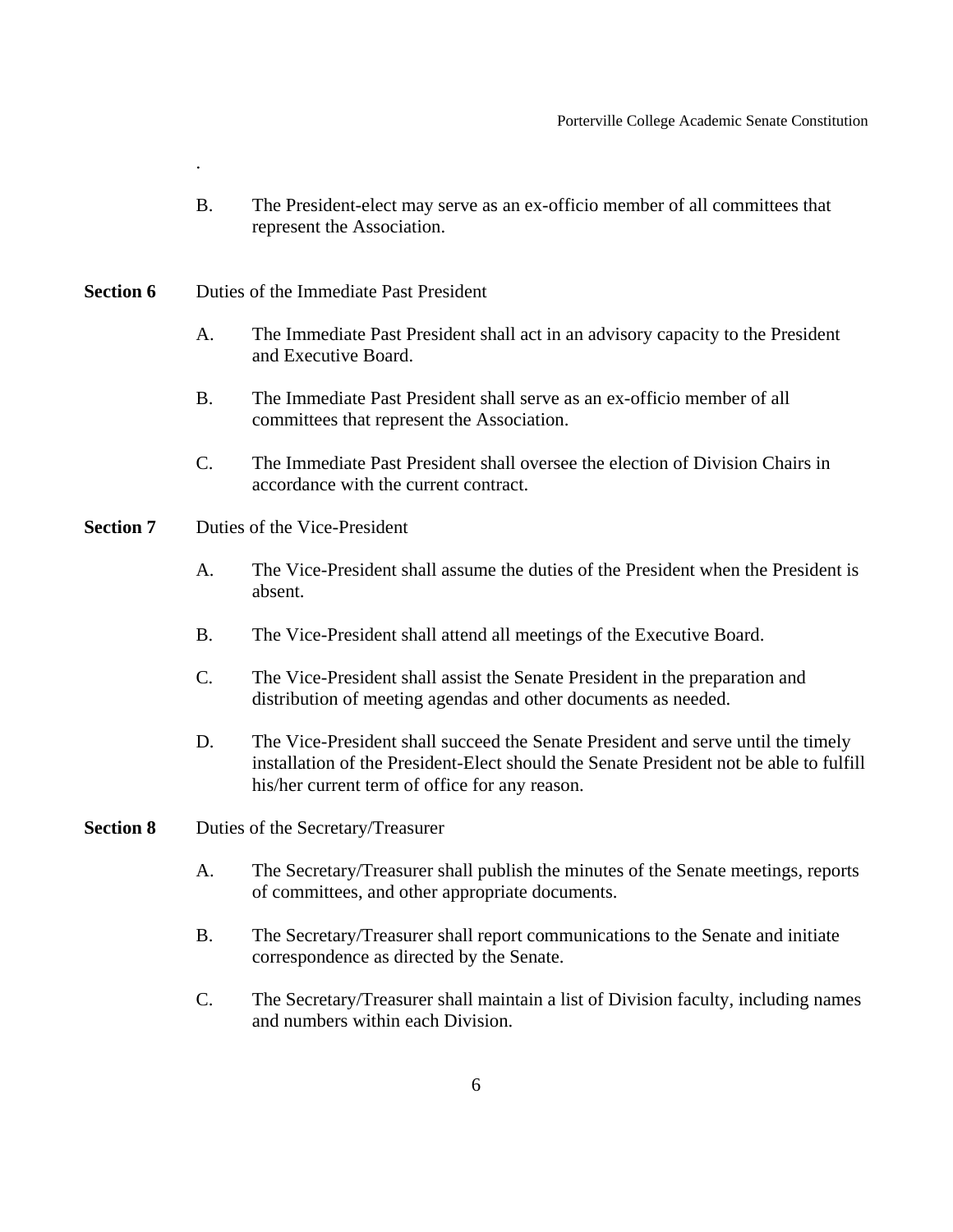- D. The Secretary/Treasurer shall be responsible for maintaining records of all income and expenditures of the Senate.
- E. The Secretary/Treasurer shall make reports to the Senate as needed.
- F. The Secretary/Treasurer shall disburse funds at the direction of the Senate or its Executive Board.
- **Section 9** Duties of the Delegate voting representative of Senate to the ASCCC
	- A. The Delegate shall be the Senate President or designee.
	- B. The Delegate shall attend ASCCC meetings and be the voting representative of the Association.
	- C. The Delegate to the ASCCC shall report the proceedings of the fall and spring state meetings to the Senate and the Board of Trustees.
- **Section 10** Installation of Officers

At the conclusion of Old Business at the last Senate meeting of the academic year, the newly elected officers shall be installed and shall conduct all New Business of the Senate.

#### **ARTICLE VIII – REFERENDUM**

- **Section 1** Upon presentation to the Senate of a referendum petition, signed by twenty-five percent of the Association members, protesting an action by the Senate, the President shall suspend such action until a referendum election is held.
- **Section 2** Within three weeks, excluding recesses and holidays, of the suspension action, an election shall be conducted. If a majority of the Association members vote against the Senate action, with at least two-thirds of the members voting, then the Senate action shall be null and void.

#### **ARTICLE IX – RECALL**

**Section 1** If a recall petition asking for the recall of any officer, signed by twenty-five percent of the Association membership, is presented to the Senate, a recall election shall be held.